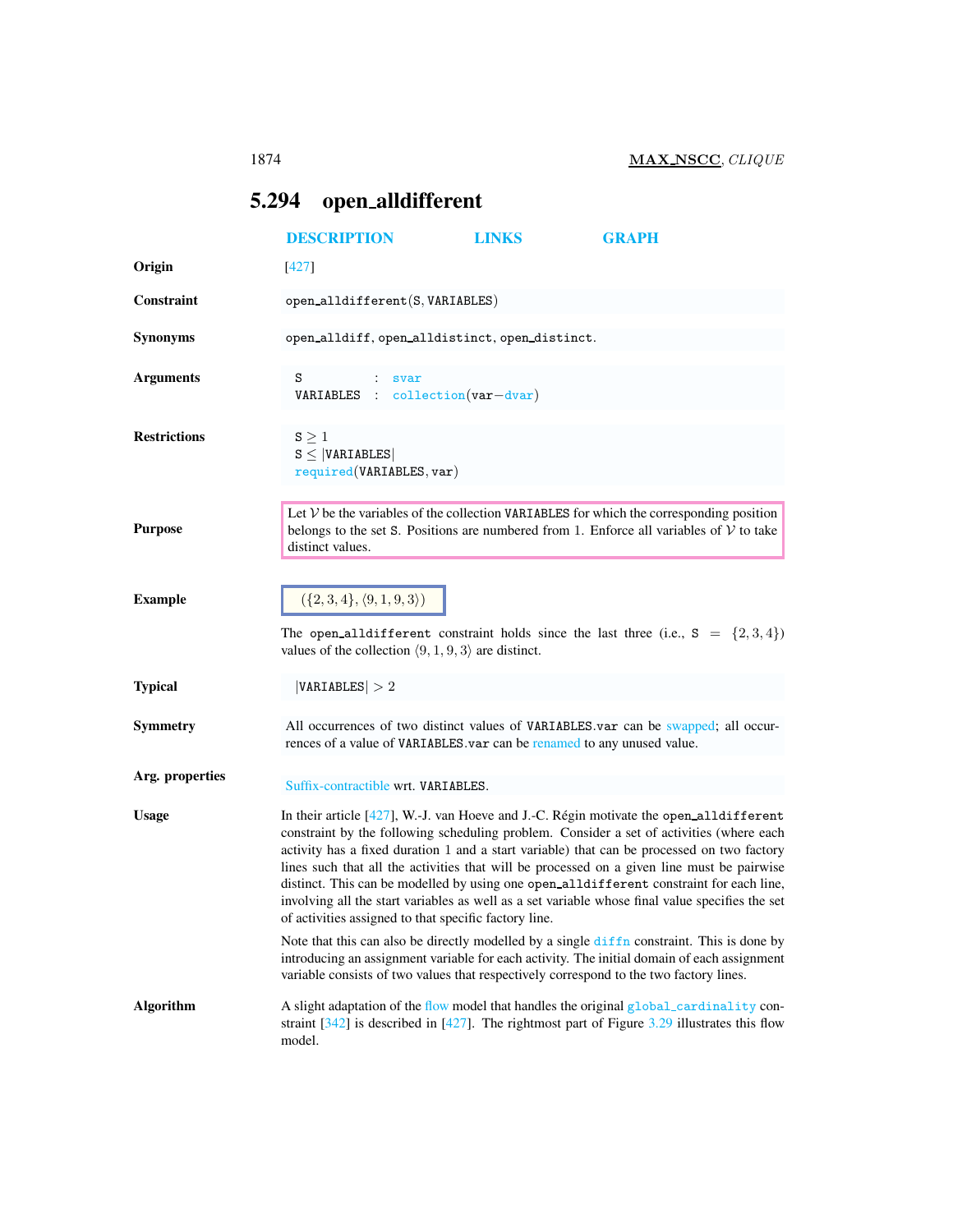| 20060824 | 1875 |
|----------|------|
|          |      |

<span id="page-1-0"></span>

| See also | common keyword:<br>size_max_seq_alldifferent,<br>size_max_starting_seq_alldifferent(all different, disequality).                                                                                                                                             |  |  |
|----------|--------------------------------------------------------------------------------------------------------------------------------------------------------------------------------------------------------------------------------------------------------------|--|--|
|          | <b>generalisation:</b> open_global_cardinality (control the number of occurrence of each<br>active value <sup>13</sup> with a counter variable), open_global_cardinality_low_up (control the<br>number of occurrence of each active value with an interval). |  |  |
|          | hard version: alldifferent.                                                                                                                                                                                                                                  |  |  |
|          | used in graph description: in_set.                                                                                                                                                                                                                           |  |  |
| Keywords | <b>characteristic of a constraint:</b> all different, disequality.                                                                                                                                                                                           |  |  |
|          | <b>constraint arguments:</b> constraint involving set variables.                                                                                                                                                                                             |  |  |
|          | <b>constraint type:</b> open constraint, soft constraint, value constraint.                                                                                                                                                                                  |  |  |
|          | filtering: flow.                                                                                                                                                                                                                                             |  |  |

<span id="page-1-1"></span><sup>&</sup>lt;sup>13</sup>An *active value* corresponds to a value occuring at a position mentionned in the set S.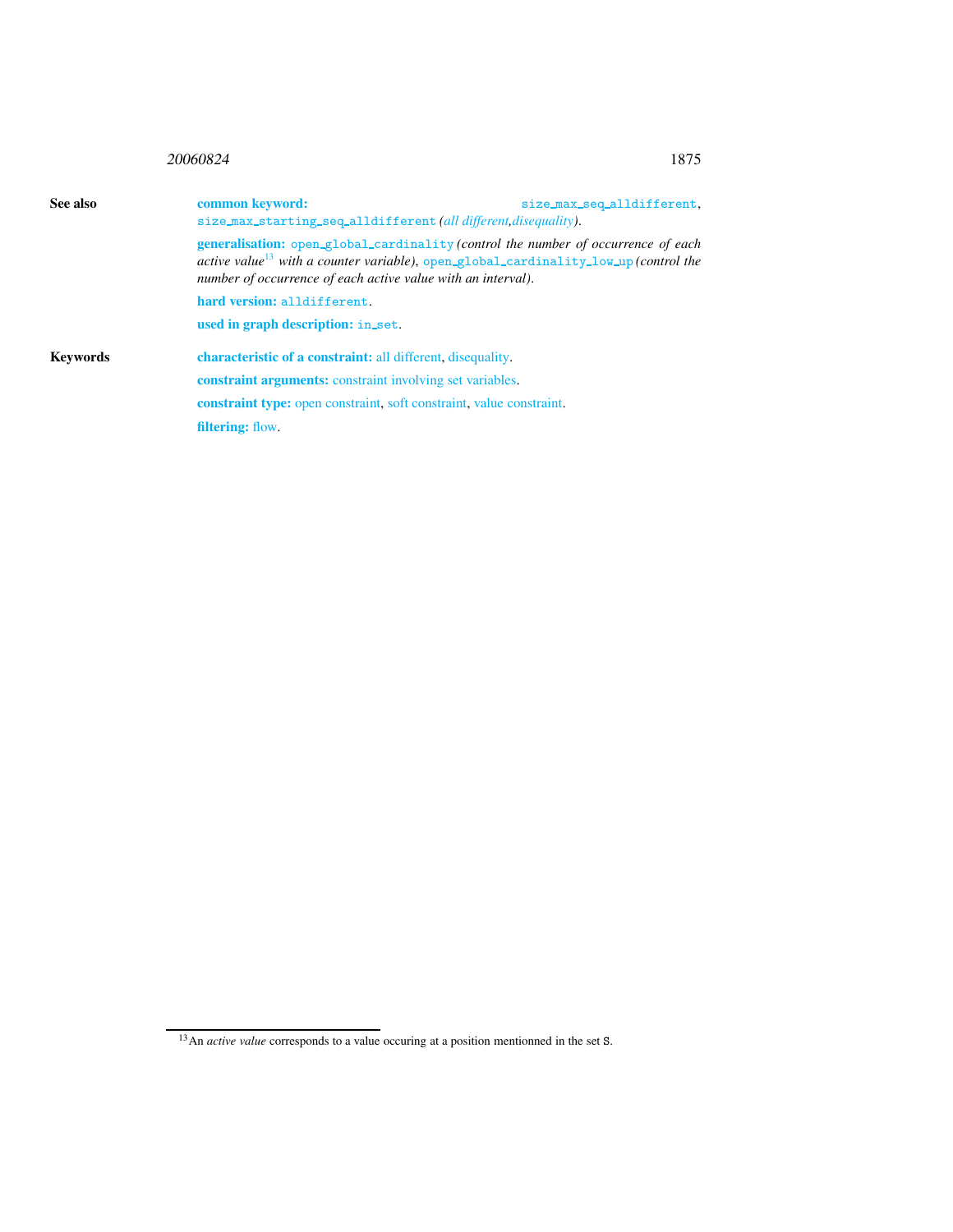<span id="page-2-0"></span>

| Arc input(s)        | VARIABLES                                                                                                               |  |  |
|---------------------|-------------------------------------------------------------------------------------------------------------------------|--|--|
| Arc generator       | $CLIQUE \rightarrow collection(variables1, variables2)$                                                                 |  |  |
| Arc arity           | $\overline{2}$                                                                                                          |  |  |
| $Arc$ constraint(s) | $\bullet$ variables1.var = variables2.var<br>$\bullet$ in_set(variables1.key, S)<br>$\bullet$ in_set(variables2.key, S) |  |  |
| Graph property(ies) | $MAX_NSCC < 1$                                                                                                          |  |  |
| <b>Graph class</b>  | <b>ONE_SUCC</b>                                                                                                         |  |  |
|                     |                                                                                                                         |  |  |

Graph model We generate a *clique* with an *equality* constraint between each pair of vertices (including a vertex and itself) and state that the size of the largest strongly connected component should not exceed one. Variables for which the corresponding position does not belong to the set S are removed from the final graph by the second and third conditions of the arc-constraint.

> Parts (A) and (B) of Figure [5.611](#page-2-1) respectively show the initial and final graph associated with the Example slot. Since we use the MAX\_NSCC graph property we show one of the largest strongly connected components of the final graph. The open alldifferent holds since all the strongly connected components have at most one vertex: a value is used at most once.



<span id="page-2-1"></span>Figure 5.611: Initial and final graph of the open alldifferent constraint